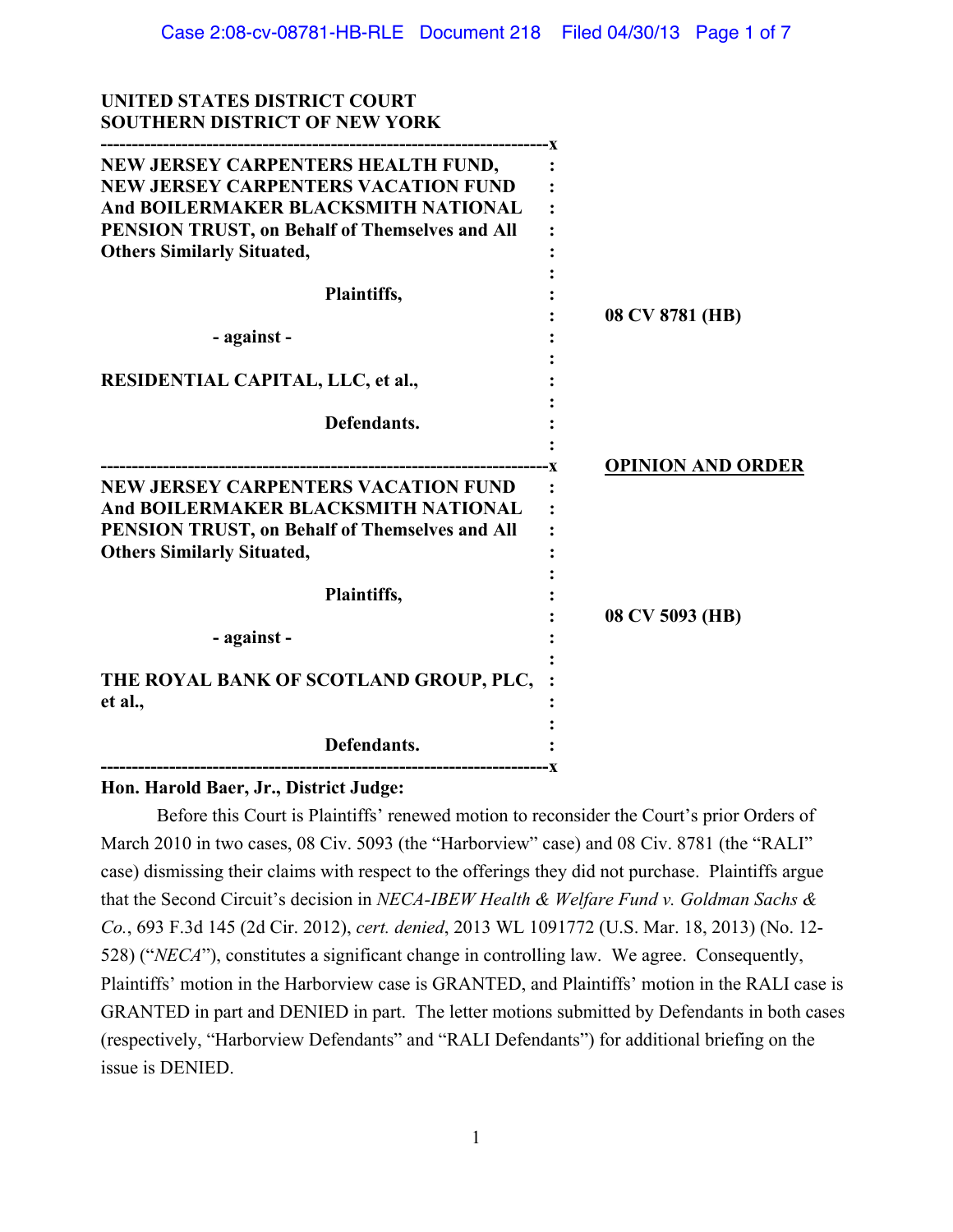#### **Background**

In both cases, Plaintiffs assert claims under Sections 11,  $12(a)(2)$  and 15 of the Securities Act of 1933, 15 U.S.C. §§ 77k, 77*l*(a)(2) & 77o, alleging that Defendants made false and misleading statements with respect to the underwriting guidelines in the offering documents of certain mortgage-backed securities ("MBS"). Plaintiffs' motion to reconsider arises out of the Court's prior dismissal of certain offerings made on Article III grounds, *N.J. Carpenters Vacation Fund v. Royal Bank of Scot. Grp.*, *PLC*, 720 F. Supp. 2d 254 (S.D.N.Y. 2010); *N.J. Carpenters Health Fund v. Residential Capital, LLC*, No. 08 Civ. 8781, 2010 WL 1257528 (S.D.N.Y. Mar. 31, 2010), and on the decision in *NECA* which provides an intervening change of controlling law.

In the Harborview case, the First Amended Complaint ("Harborview FAC") asserted claims on behalf of the purchasers of certificates in 15 different offerings issued between April 26, 2006, and October 1, 2007, based on two Registration Statements. In the RALI case, the First Amended Complaint ("RALI FAC") similarly asserted claims on behalf of the purchasers of certificates in 59 different offerings issued in the period between March 2006 and October 2007, also based on two Registration Statements. However, Lead Plaintiffs in both cases had purchased certificates in only some of the offerings. In Orders of March 2010, I held that Lead Plaintiffs had standing with respect to only the offerings whose certificates they had purchased, and I dismissed all but two Harborview offerings<sup>1</sup> and four RALI offerings.<sup>2</sup> 720 F. Supp. 2d at 266; 2010 WL 1257528, at  $*4$ .

Approximately four months later, in July 2010, Laborers' Pension Fund and Health and Welfare Department of the Construction and General Laborers' District Council of Chicago ("Chicago Laborers"), Midwest Operating Engineers Pension Trust Fund ("Midwest Operating"), and Iowa Public Employees' Retirement System (collectively, "Harborview Intervenors") filed motions to intervene in the Harborview case under Fed. R. Civ. P. 24, asserting claims based on six Harborview offerings which had been dismissed.<sup>3</sup> Similarly, in the RALI case, Iowa Public Employees Retirement System, Midwest Operating Engineers Pension Trust Fund, Orange County Employees Retirement System, and Police and Fire Retirement System of the City of Detroit (collectively, "RALI Intervenors") filed motions to intervene based on six dismissed offerings.<sup>4</sup> I

 $\overline{a}$ 

<sup>&</sup>lt;sup>1</sup> Lead Plaintiff New Jersey Carpenters had purchased certificates in the Harborview 2006-4 offering, and Lead Plaintiff Boilermaker Blacksmith National Pension Trust had purchased certificates in the Harborview 2007-7 offering.

<sup>&</sup>lt;sup>2</sup> Lead Plaintiffs New Jersey Carpenters' Health Fund, New Jersey Carpenters' Vacation Fund, and Boilermaker Blacksmith National Pension Trust had purchased certificates in the following RALI offerings: RALI 2006-QO7, 2007- QS1, 2007-QH4, and 2007-QO4.

<sup>&</sup>lt;sup>3</sup> Harborview Intervenors had purchased certificates in the following offerings: Harborview 2006-7, 2006-9, 2006-10, 2006-11, 2006-12, and 2006-14.

<sup>4</sup> RALI Intervenors had purchased certificates in the following offerings: RALI 2006-QS18, 2006-QO9, 2006-QS8, 2007-QS1, and 2007-QO2. Mississippi Public Employees' Retirement System also filed a motion to intervene, but it was subsequently dismissed from the action. *See N.J. Carpenters Health Fund v. Residential Capital, LLC*, Nos. 08 Civ.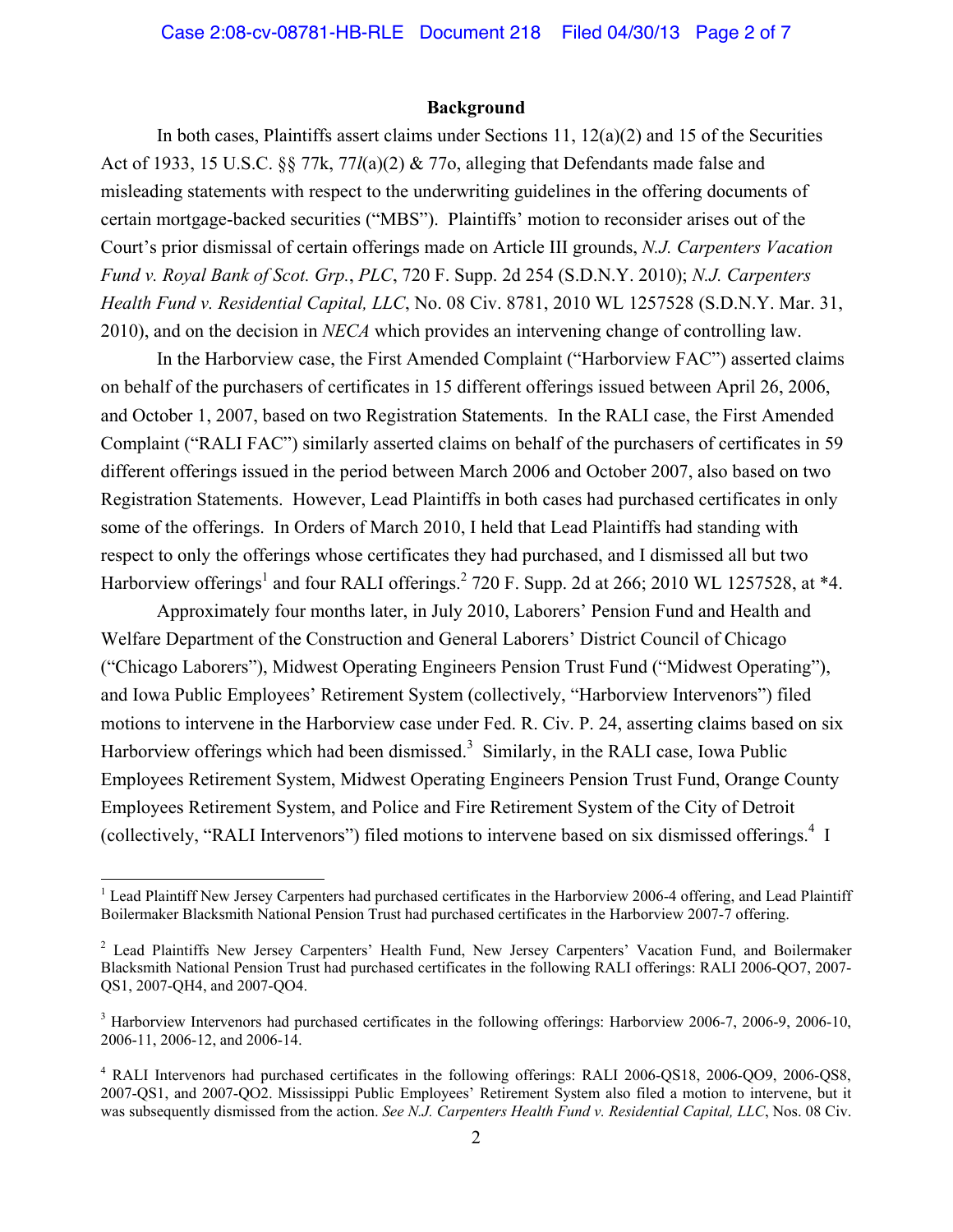granted the movants' motion to intervene in December 2010, which effectively revived the claims based on some of the dismissed offerings. *N.J. Carpenters Health Fund v. Residential Capital, LLC*, Nos. 08 Civ. 8781 & 08 Civ. 5093, 2010 WL 5222127, at \*7 (S.D.N.Y. Dec. 22, 2010). In both cases, Lead Plaintiffs' and Intervenors' complaints were subsequently consolidated and amended in January 2011 to name Intervenors also as Plaintiffs.

On January 3, 2013, the Court denied the Defendants' motions in both cases to dismiss the Intervenors' claims based on the statute of repose, as well as Plaintiffs' motion to reconsider the Court's March 2010 dismissal of certain offerings based on *NECA*, but without prejudice to renewal if the Supreme Court denied the petition for certiorari, *N.J. Carpenters Health Fund v. Residential Capital*, LLC, No. 08 Civ. 8781, 2013 WL 55854 (S.D.N.Y. Jan. 3, 2013), which it did, *NECA*, *cert. denied*, 2013 WL 1091772 (U.S. Mar. 18, 2013) (No. 12-528). Plaintiffs informed the Court of such denial and renewed their motions for reconsideration in their letter of March 19, 2013. RALI and Harborview Defendants in response requested the Court's permission for supplemental briefing on the issue. As the motions were already fully briefed at the time I denied their applicati on, there was, in my view, no need for supplemental briefing, and I decide them below.

#### **Discussion**

Under Fed. R. Civ. Pr. 54(b), "any order . . . that adjudicates fewer than all the claims or the rights and liabilities of fewer than all the parties . . . may be revised at any time before the entry of judgment adjudicating all the claims and all the parties rights and liabilities." Although a motion for reconsideration should not be lightly granted, "an intervening change of controlling law" is a ground for exercising the Court's discretion. *Ayazi v. United Fedn. of Teachers Local 2*, 487 F. App'x 680, 681 (2d Cir. 2012). Other district courts in this Circuit have already considered and granted motions for reconsideration based on *NECA*. *See, e.g.*, *N.J. Carpenters Health Fund v. DLJ Mortg. Capital, Inc.*, No. 08 Civ. 5653, 2013 WL 357615 (S.D.N.Y. Jan. 23, 2013); *In re Morgan Stanley Mortg. Pass-Through Certificates Litig.*, No. 09 Civ. 2137, 2013 WL 139556 (S.D.N.Y. Jan. 11, 2013).

Contrary to this Court's earlier analysis on Plaintiffs' standing vis-à-vis the offerings whose certificates they had not purchased, the Second Circuit held in *NECA* that "'class standing'—that is, standing to assert claims on behalf of purchasers of Certificates from other Offerings, or from different tranches of the same Offering—does not turn on whether [the plaintiff] would have statutory or Article III standing to seek recovery for misleading statements in those Certificates' Offering Documents." 693 F.3d at 158. Instead, the Circuit held that "a plaintiff has class standing if he plausibly alleges (1) that he 'personally has suffered some actual . . . injury as a result of the putatively illegal conduct of the defendant,' and (2) that such conduct implicates 'the same set of

 <sup>8781 &</sup>amp; 08 Civ. 5093, 2011 WL 2020260 (S.D.N.Y. May 19, 2011).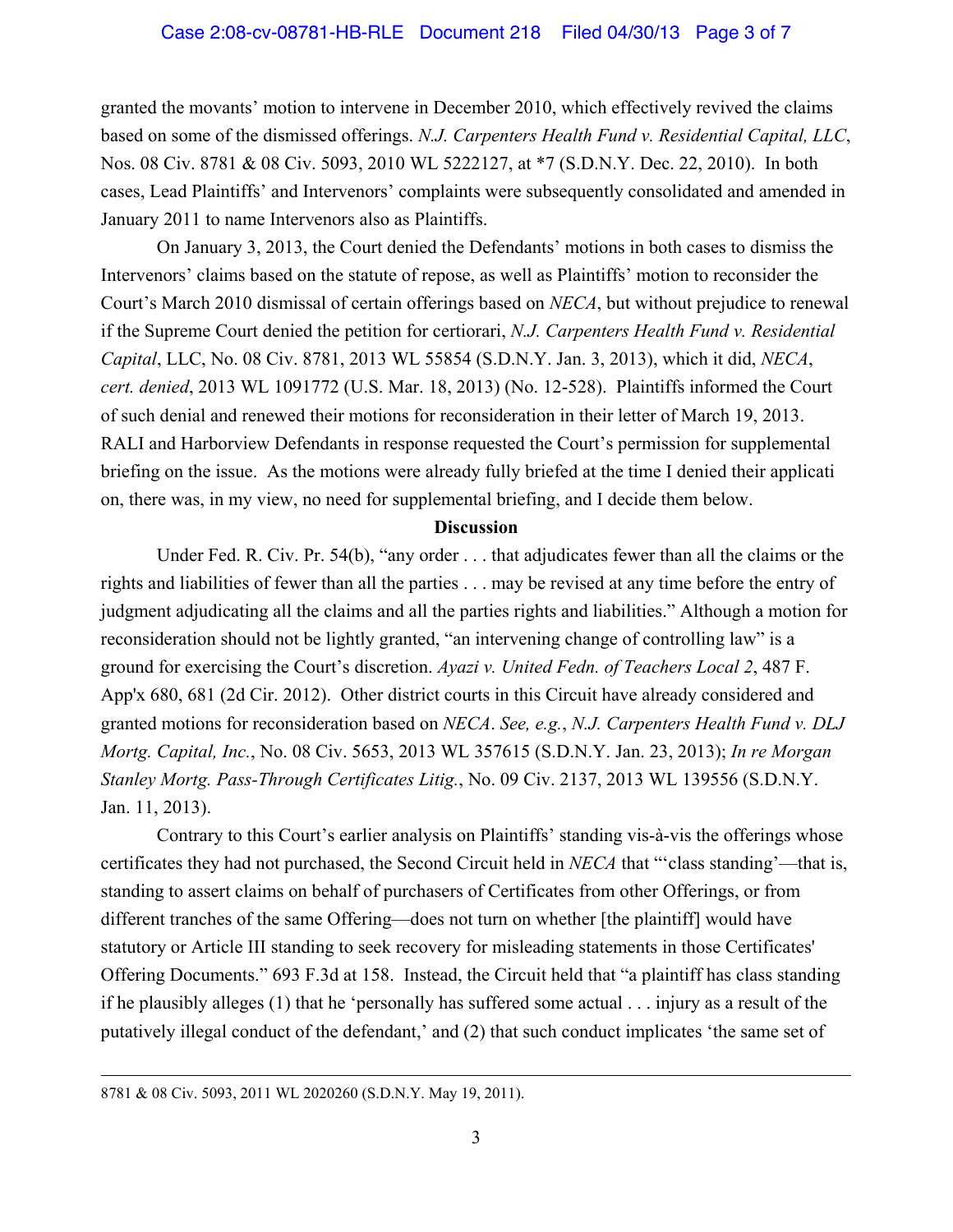concerns' as the conduct alleged to have caused injury to other members of the putative class by the same defendants." 693 F.3d at 162 (quoting *Blum v. Yaretsky*, 457 U.S. 991, 999 (1982); *Gratz v. Bollinger*, 539 U.S. 244, 267 (2003)). Noting that each offering was "backed by a distinct set of loans issued by a distinct set of originators," the Circuit explained that "in the context of §§ 11 and 12(a)(2) claims alleging misstatements about *origination guidelines* . . . differences in the identity of the originators backing the Certificates matters for the purposes of assessing whether those claims raise the same set of concerns" because the proof of alleged injuries would "center on whether the particular originators of the loans backing the particular Offering from which a Certificate-holder purchased a security had in fact abandoned its underwriting guidelines." *Id.* at 163 (emphasis in original). In short, the Circuit held that "plaintiff has class standing to assert the claims of purchasers of certificates backed by mortgages originated by the same lenders that originated the mortgages backing plaintiff's certificates." *Id.* at 148-149.

#### **A. The Harborview Case**

In the Harborview case, Plaintiffs move the Court to reinstate the claims of the purchasers of the 12 out of 13 dismissed offerings. Plaintiffs argue that like *NECA*, the Harborview case also involves identical defendants, the same two shelf registration statements, and loans originated by common originators. Plaintiffs specifically point out that: (1) six of the 12 offerings share Countrywide Home Loans ("Countrywide") as the originator with Plaintiff New Jersey Carpenters' 2006-4 offering; (2) two offerings share American Home Mortgage ("AHM") and Bank United as originators with Intervenor Plaintiffs Midwest Operating's 2006-7 offering and Chicago Laborers' 2006-10 and 2006-14 offerings; and (3) two other offerings share AHM as the originator with Plaintiff Boilermaker's 2007-7 offering. Pls.' Supp. 5-7. In turn, the Harborview FAC alleged that Countrywide, AHM, and Bank United systematically disregarded the underwriting guidelines. *See*  Harborview FAC ¶¶ 69-84, 198-209, 85-92, 210-216, 108-120, 224-227.

Defendants agree with Plaintiffs that the application of the *NECA* holding makes the five offerings that share Countrywide as an originator viable. Harborview Defs.' Opp. 13. With respect to the other seven offerings, however, Defendants disagree. *Id*. They argue that *NECA* does not apply to the 2007-1 offering because its prospectus supplement contained "certain disclosures regarding the then-deteriorating U.S. housing market;" interestingly, Defendants concluded not to explain what those disclosures were. *Id.* at 12. With respect to 2007-2 and 2007-5 offerings, Defendants argue that the 2007-7 prospectus supplement makes no representations about the common originator AHM, while Defendants argue that the 2006-7, 2006-8, 2006-10, and 2006-14 offerings inappropriately rely on Intervenors for the common originator even though Intervenors were not in the FAC, which was the subject of the March 26, 2010 Order. *Id.* at 9-10.

Plaintiffs' motion with respect to all 12 offerings is granted; Defendants' attempt to exclude the seven offerings is unpersuasive. As Defendants are aware, I denied Defendants' motion to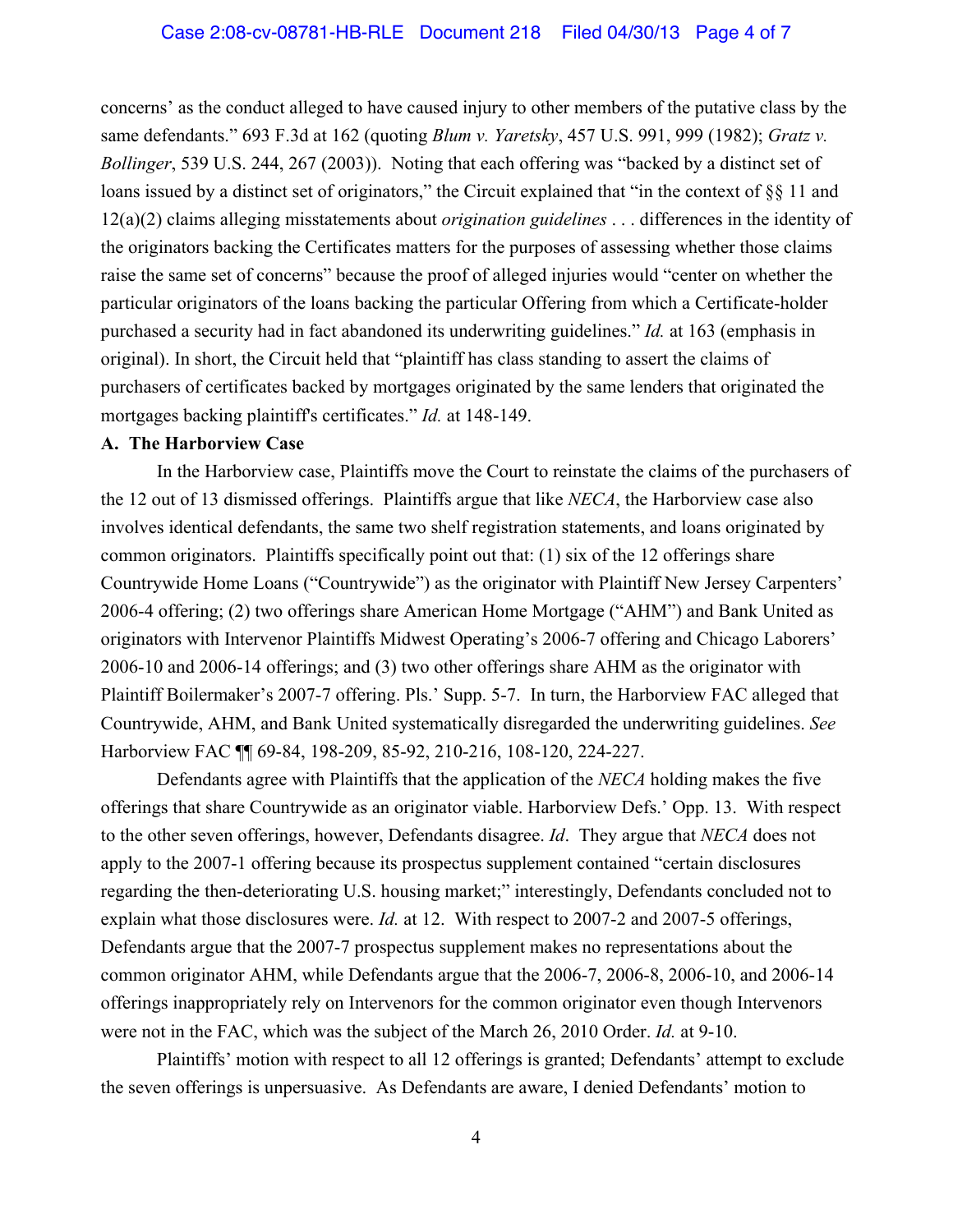dismiss Intervenors' claims in the January 3, 2013 Order, and Defendants do not explain why under *NECA* or otherwise, the Court should distinguish the originators of loans backing Intervenors' offerings, since it is undisputed that the Intervenors too are Plaintiffs. Similarly, Defendants do not explain why the risk disclosure in the 2007-1 prospectus supplement or lack of specific representations about AHM in the 2007-7 prospectus supplement is relevant under the holding in *NECA*, which reads in part that "plaintiff has standing to assert the claims of purchasers of certificates backed by mortgages originated by the same lenders that originated the mortgages backing plaintiff's certificates." 693 F.3d at 148-149.

### **B. The RALI Case**

 $\overline{a}$ 

The RALI Plaintiffs move the Court to reinstate the claims on the remaining 55 offerings. Plaintiffs argue that *NECA* applies because these offerings, like the four whose certificates Plaintiffs purchased, were all sponsored and issued by Defendants Residential Funding Corp. and Residential Accredited Loans, Inc., even though the 59 offerings were underwritten by ten different underwriters.<sup>5</sup> Plaintiffs also note that 57 of the RALI offerings share Homecomings Financial Networks, Inc. ("HFN"), which is the principal originator of the offerings purchased by Lead Plaintiffs, as the principal originator of the mortgage loans. RALI Pls.' Supp. 5. With respect to the two remaining offerings, RALI-2007-QH1 and 2006-QH1, Plaintiffs state that no specific originators were identified, but the prospectus supplements state that Residential Funding's underwriting guidelines were applied to all 59 offerings.<sup>6</sup> RALI Pls.' Supp. 9, n.7. The RALI FAC, in turn, specifically alleged the underwriting practices of HFN and the disregard of underwriting guidelines by Residential Funding. RALI FAC ¶¶ 219-32, 205-32.

RALI Defendants attempt to distinguish this case from *NECA* based on the ten different, unaffiliated underwriters, since in *NECA*, all of the offerings were sponsored, issued, and underwritten by the same defendants. RALI Defs.' Opp. 15. Defendants also argue that *NECA* is not applicable because there are two different registration statements and because the offerings involve different time periods, types of mortgages, and underwriting guidelines.

I am not persuaded by Defendants' arguments that concern the registration statements, time periods, types of mortgages, and underwriting guidelines, as Defendants fail to explain why or how those considerations would be relevant under *NECA*, perhaps because they cannot. The Second Circuit in its opinion emphasized the common originators for the "same set of concerns" analysis. 693 F.3d at 148-149. On the other hand, I agree with the RALI Defendants that under *NECA*, Plaintiffs may have class standing with respect to the offerings involving underwriters who did not

<sup>&</sup>lt;sup>5</sup> The case has been stayed with respect to the issuer and the sponsor, who are both undergoing Chapter 11 reorganization.

<sup>&</sup>lt;sup>6</sup> Plaintiff also explains that HFN was "a wholly-owned subsidiary of Residential Funding and all of HFN's loans were originated in accordance with Residential Funding's underwriting standards." RALI Pls.' 4, n.4.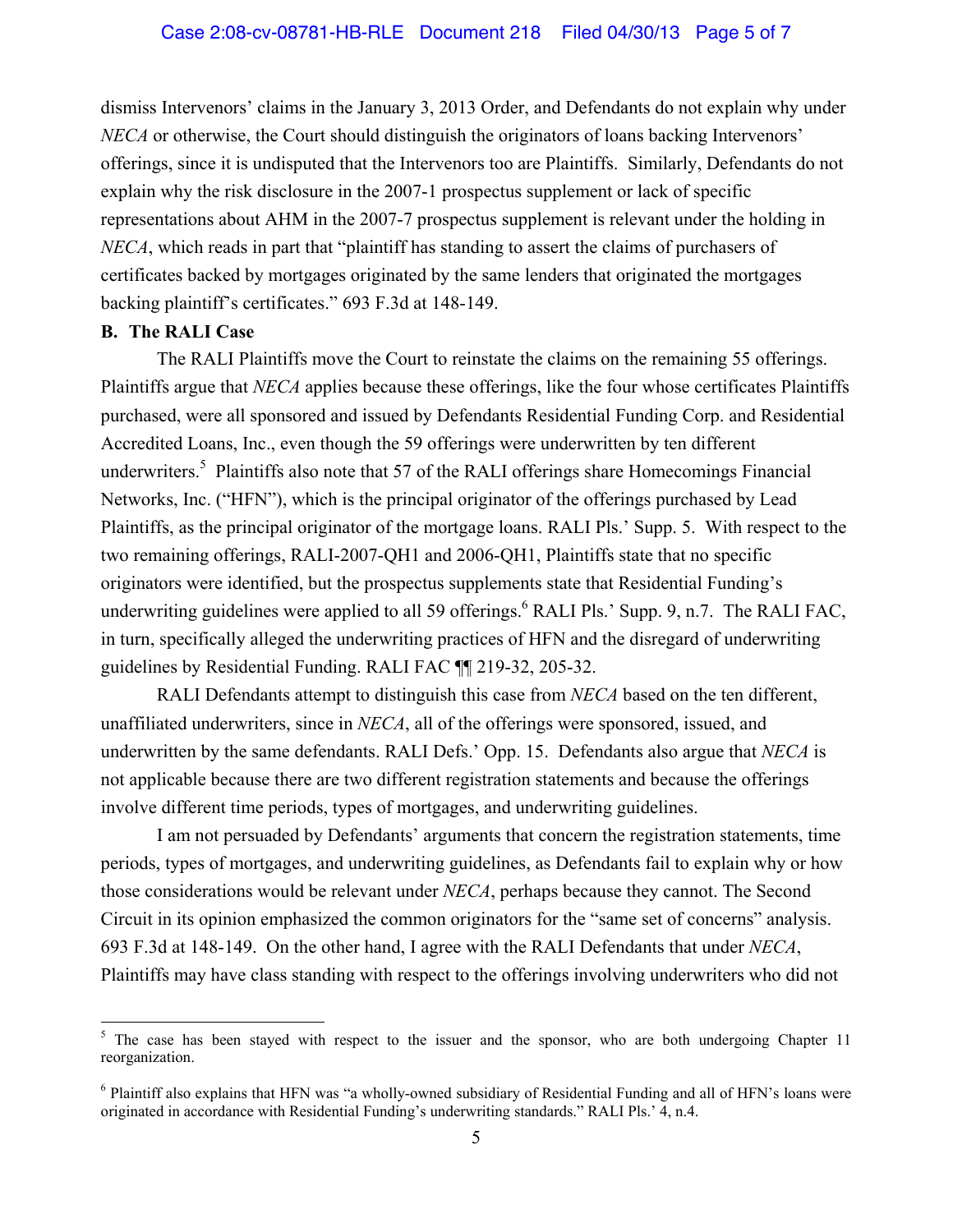underwrite Plaintiffs' offerings. The first step of the class standing analysis under *NECA* is to determine whether the plaintiff has suffered an actual injury as a result of the defendant's illegal conduct, and this step is not satisfied here because the underwriter defendants are not identical. 693 F.3d at 162. Such an inquiry is appropriate given the Second Circuit's recent holding that "whether or not Rule 23 would permit a plaintiff to represent a class against non-injurious defendants cannot affect the plaintiff's Article III standing to sue the non-injurious defendants." *Mahon v. Ticor Title Ins. Co.*, 683 F.3d 59, 64 (2d Cir. 2012). It is only at the second step of the class standing analysis, after finding Article III standing, that the district court is to examine whether "such conduct implicates 'the same set of concerns' as the conduct alleged to have caused injury to other members of the putative class by *the same defendants*." *NECA*, 693 F.3d at 162 (emphasis added).Although Plaintiffs are correct that the Second Circuit held that "the same set of concerns" is implicated in the MBS context to the extent that the certificates share the same loan originators, but there, the language was in a different context to wit: "suing the three Goldman Sachs entities that issued, underwrote and sponsored every Certificate from all 17 Trusts . . . . [and] the same three defendants are alleged to have inserted nearly identical misrepresentations into the Offering Documents associated with *all* of the Certificates, whose purchasers plaintiff seeks to represent." *Id.* at 162 (emphasis in original). In this case, to the extent that the underwriter defendants are different and Plaintiffs' actual injury is a result of only some underwriters' alleged illegal conduct, class standing under *NECA* is inappropriate. *See* 7 AA Wright & Miller, Fed. Prac. & Proc. Civ. § 1785.1 (3d ed.) (commenting that the plaintiff's representative status under Rule 23 cannot cure the standing defect arising from the named plaintiff's injury which is attributable to only one of the defendant class members).

Having denied Defendants' earlier motion to dismiss Intervenors' claims in my January 3, 2013 Order, I find that Plaintiffs have class standing only with respect to the offerings that share FHM as an originator and were underwritten by the same defendants: UBS, Citigroup, Goldman Sachs & Co., and GMAC/RFC Securities, the underwriters of the offerings purchased by Lead Plaintiffs, as well as Lehman Brothers and Deutsche Bank AG, the underwriters of the offerings purchased by Intervenors. Relying on *NECA*, I must deny class standing for the 16 offerings underwritten by Bank of America/Merrill Lynch, Credit Suisse, JP Morgan/Bear Stearns, Morgan Stanley, or RBS. Further, there is no class standing under *NECA* with respect to RALI 2007-QH1 and RALI 2006-QH1 even though they were underwritten by Goldman Sachs & Co. because Plaintiffs have not identified the same originators to meet the "same set of concerns" analysis. *See N.J. Carpenters Health Fund v. DLJ Mortg. Capital, Inc*., No. 08 Civ. 5653, 2013 WL 357615, \*8 (S.D.N.Y. Jan. 23, 2013) (holding that there is "no 'similar set of concerns' as to alleged misstatements regarding underwriting guidelines of originators generally where the common originator is not disclosed in the relevant offering materials"). As a result, I reinstate 37 of the 55